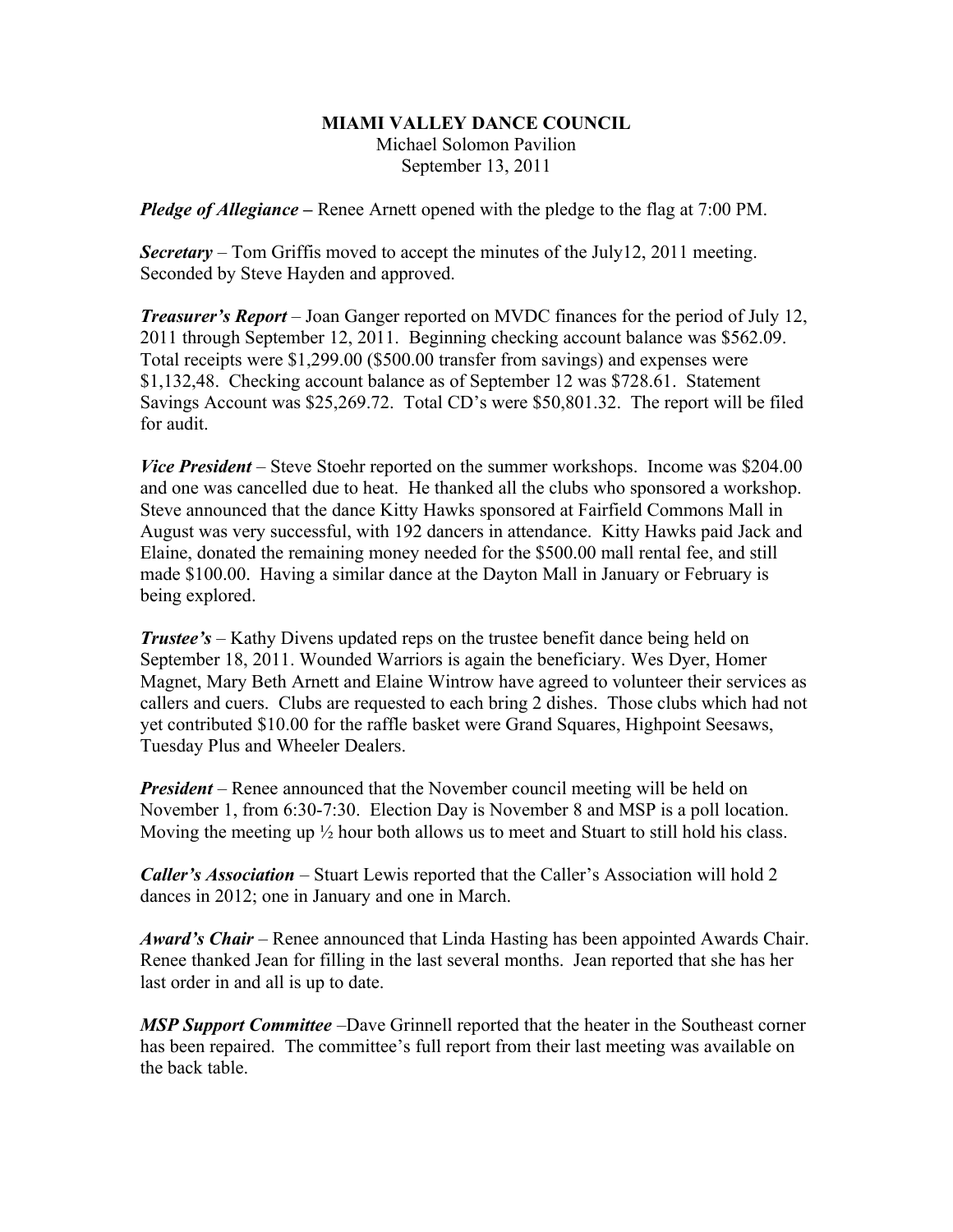*Hotline* – Jean stated that she is putting lesson class info on the hotline, but information is succinct due to the number of clubs that have lessons on the same nights. She is directing callers to call her for further information. She requested that clubs get information on their January – June 2012 dances to her in the next couple of weeks so that she can complete the printed council schedule foldout. Her address is 5241 Suncrest Dr., Dayton, OH 45414

*State Corps* – Steve Stoehr reported that Akron is planning the 2012 State Convention.

*Newsletter* – Donna Tucker thanked everyone for their patience as she learns the newsletter software.

*Historian* – Leslie is on vacation, but submitted her report electronically. Myrna will include it at the bottom of these minutes.

*Unfinished Business* – Sharry Hayden completed the 2011 Dayton convention scrapbook and it will be kept at MSP.

*New Business* – Dale Blackburn announced the members of the nominating committee: Dale, Paul Lindquist and John Chevalier. Their slate of nominees for 2012 MVDC officers are: President- Steve Stoehr, Vice President- Dale Blackburn, Treasurer- Joan Ganger, Secretary- Kyle Rieker, Trustees (2 positions)- Kathy Divens and Dan McDonough. Let Dale know by the end of September if you know of someone who would also like to run for one of these offices.

*Club News –* Club dance news was shared by Yellow Rockers, Clinton County, Cardinal Squares, Swingin' 8's, and Hoosier Corners.

*Attendance* – City Folk, Miami Valley Folk Dancers and Tuesday Afternoon Plus were not signed in.

*Adjournment* – Moved by Steve Hayden and seconded by Jean Aills. Motion carried and meeting was adjourned at 7:40 P.M.

Next Miami Valley Dance Council meeting will be at MSP on **Tuesday, November 1** 2011, at **6:30 P.M**. This is a change, due to the General Election being held on November 8.

Respectfully submitted, Myrna Allen, Secretary

--------------------------------------

September 2011 MVDC Historian Report

MVDC history is going digital! I have now established the beginning of a digital archive online. This archive may be